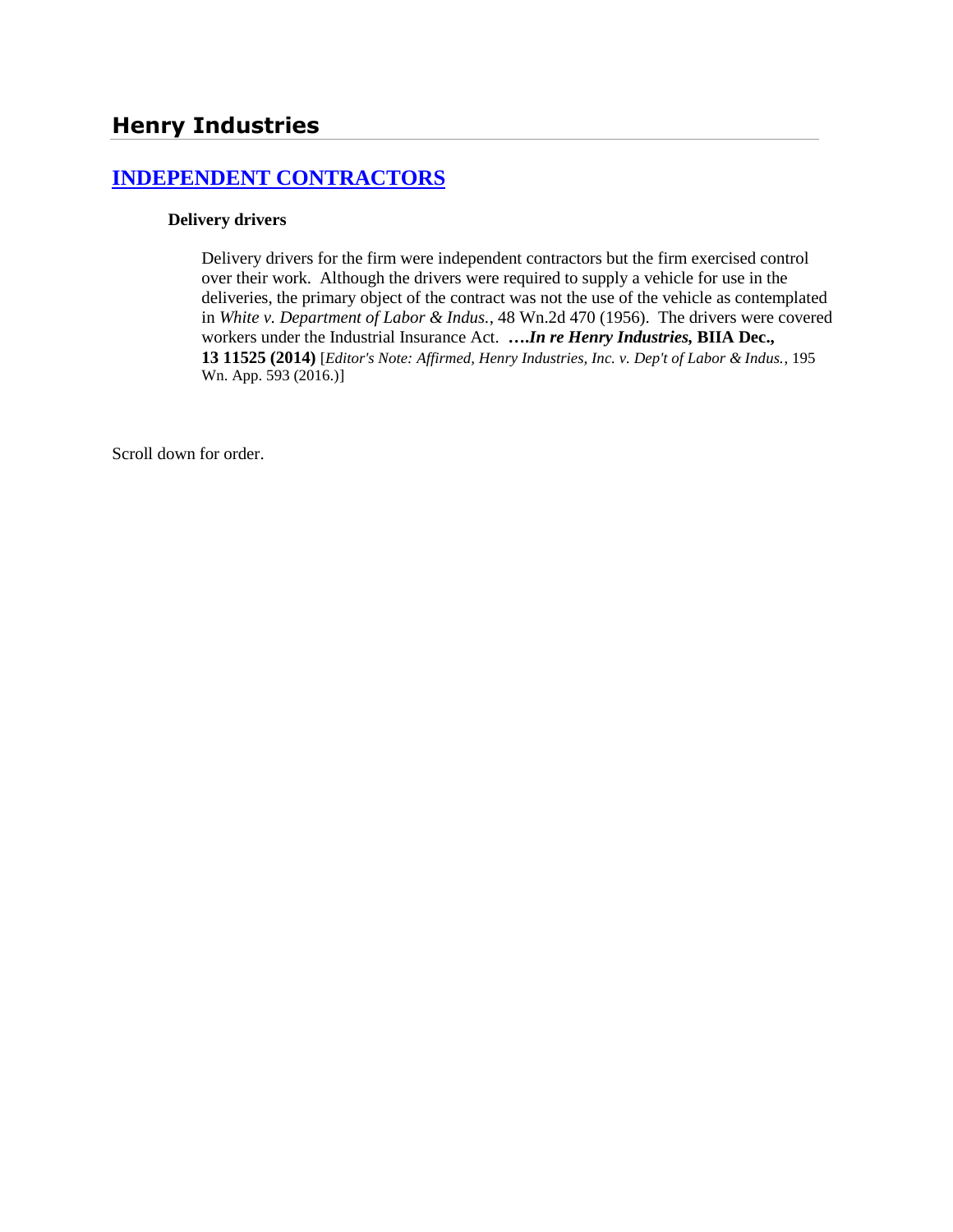## **BEFORE THE BOARD OF INDUSTRIAL INSURANCE APPEALS STATE OF WASHINGTON**

**)**

**IN RE: HENRY INDUSTRIES, INC. ) DOCKET NO. 13 11525**

**FIRM NO. 092,575-00 ) DECISION AND ORDER**

APPEARANCES:

Firm, Henry Industries, Inc., by Stinson, Morrison, Hecker, LLP, per Molly E. Walsh and Stephanie N. Scheck

Department of Labor and Industries, by The Office of the Attorney General, per Katy J. Dixon, Assistant

The firm, Henry Industries, Inc., filed an appeal with the Board of Industrial Insurance Appeals on February 11, 2013, from an order of the Department of Labor and Industries dated January 10, 2013. In this order, the Department modified its Notice and Order of Assessment dated October 3, 2011, thereby assessing Henry Industries, Inc., \$51,579.57 for unpaid premiums, penalties, and interest for calendar year 2010. The Department order is **AFFIRMED**.

## **DECISION**

As provided by RCW 51.52.104 and RCW 51.52.106, this matter is before the Board for review and decision. The Department filed a timely Petition for Review of a Proposed Decision and Order issued on September 26, 2013, in which the industrial appeals judge reversed and remanded the Department order dated January 10, 2013. Our industrial appeals judge determined that Henry Industries delivery drivers were independent contractors whose personal labor was not the essence of the contract. The contested issue addressed in this order is whether drivers delivering packages for one of Henry Industries' customers are workers under the Industrial Insurance Act (Act).

The Board has reviewed the evidentiary rulings in the record of proceedings and finds that no prejudicial error was committed. The rulings are affirmed.

Henry Industries provides warehouse, logistic, and courier services in Washington State. PharMerica is a long-term care pharmacy that sells pharmaceutical products and packages to long-term healthcare facilities. PharMerica contracted with Henry Industries for the delivery of its pharmaceutical products to healthcare facilities in Washington State. Henry Industries then contracted with individuals to make the deliveries on assigned routes.

The controversy in this appeal is whether the 33 individuals performing the delivery services during calendar year 2010 are covered workers under the Act. Henry Industries asserts that the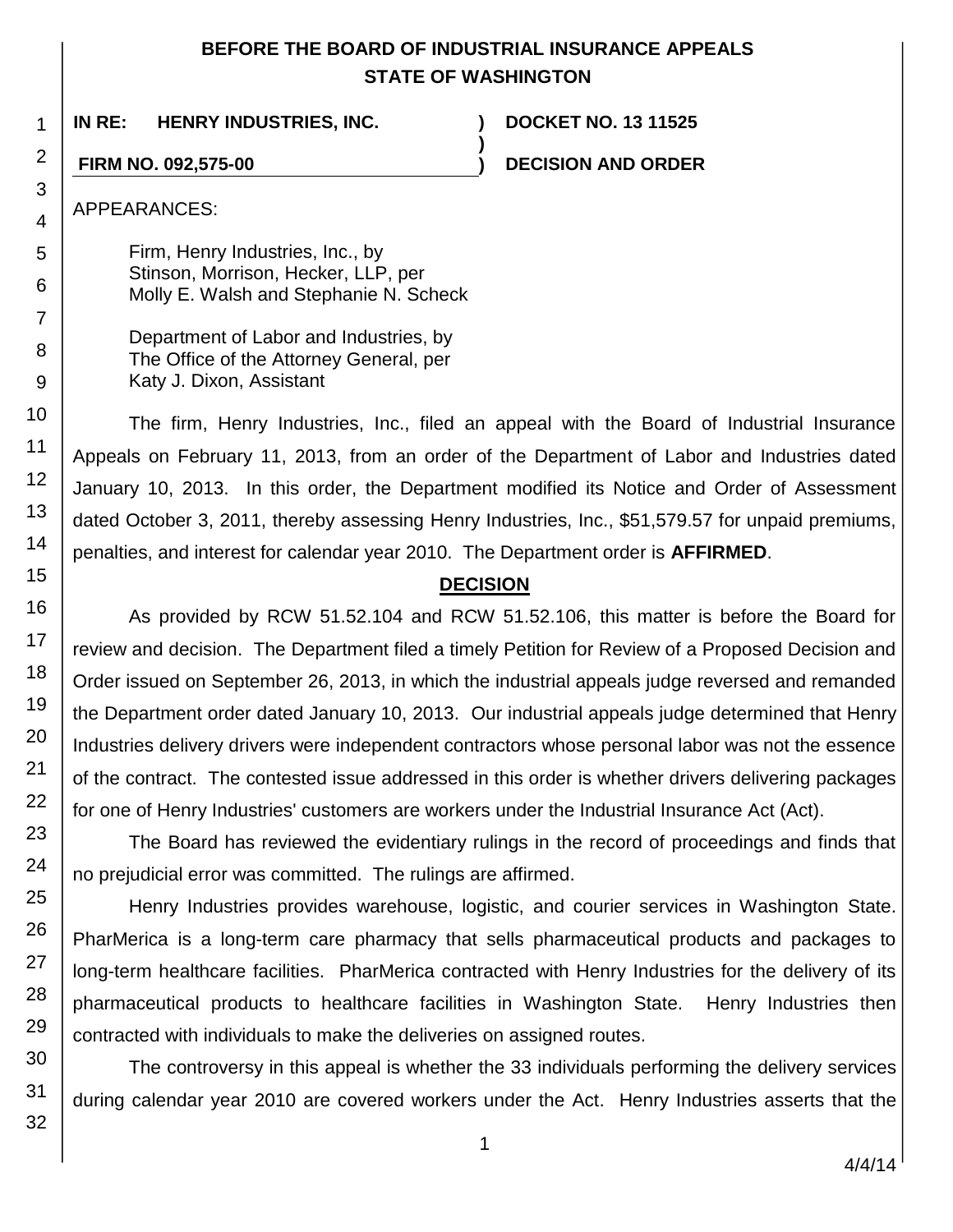1 2 3 4 5 6 7 8 individuals are not workers under the Act because (1) it has subcontractor relationships with the individuals through written contracts; (2) the essence of the contract is not the personal labor of the individuals; (3) Henry Industries does not exercise control over the work of the individuals; and (4) the contract requires that the individuals provide a vehicle necessary to perform the contract. Henry Industries argues that these facts exclude the individuals from the definition of worker under the Act. The Department argues that the essence of the contract is the personal labor of the individuals; the individuals are workers under the Act; and they are not exempt under the alternative definition of worker found in RCW 51.08.195.

9 10 11 12 13 14 15 16 Our industrial appeals judge determined that the individuals were independent contractors and exempt from coverage under the Act because they did not provide personal labor and the essence of the contract was to provide a vehicle for delivery services for Henry Industries and its customers. We have granted review because we disagree with the analysis set forth in the Proposed Decision and Order. We find on the facts in this record that although the individuals are independent contractors, the essence of the contract was personal labor and they are workers within the meaning of the Act. Further, we find that Henry Industries failed to establish that the individuals are exempt under the alternative definition of worker found in RCW 51.08.195.

17 18 19 20 21 22 23 24 25 26 27 28 Henry Industries and the 33 individuals entered into written contracts. The contract provides that the individuals are subcontractors. The contract provides that each individual is required to provide a vehicle and have necessary and appropriate insurance. An individual with a route was free to hire someone else to do the work. The drivers obligated themselves to keep records, obey all regulations, and to pay all taxes owed. The contract requires that the individual be fluent in English and successfully complete drug, alcohol and background screening. The drug screening includes random testing. The background check includes motor vehicle records and criminal records. A negative report in the back ground check results in immediate termination. The individual is to "faithfully and diligently devote his/her/its best efforts, skill and abilities to comply with customer requirements and to faithfully enhance and promote the welfare and best interest" of Henry Industries. Exhibits 2-33, § 3. i. The contract requires that the individual execute a confidentiality agreement to ensure Henry Industries interests are protected.

29 30 31 The definition of worker is set out in RCW 51.08.180. The term "worker" includes not only employees, as that term is commonly understood, but also a person "who is working under an independent contract, the essence of which is his or her personal labor for an employer under this

32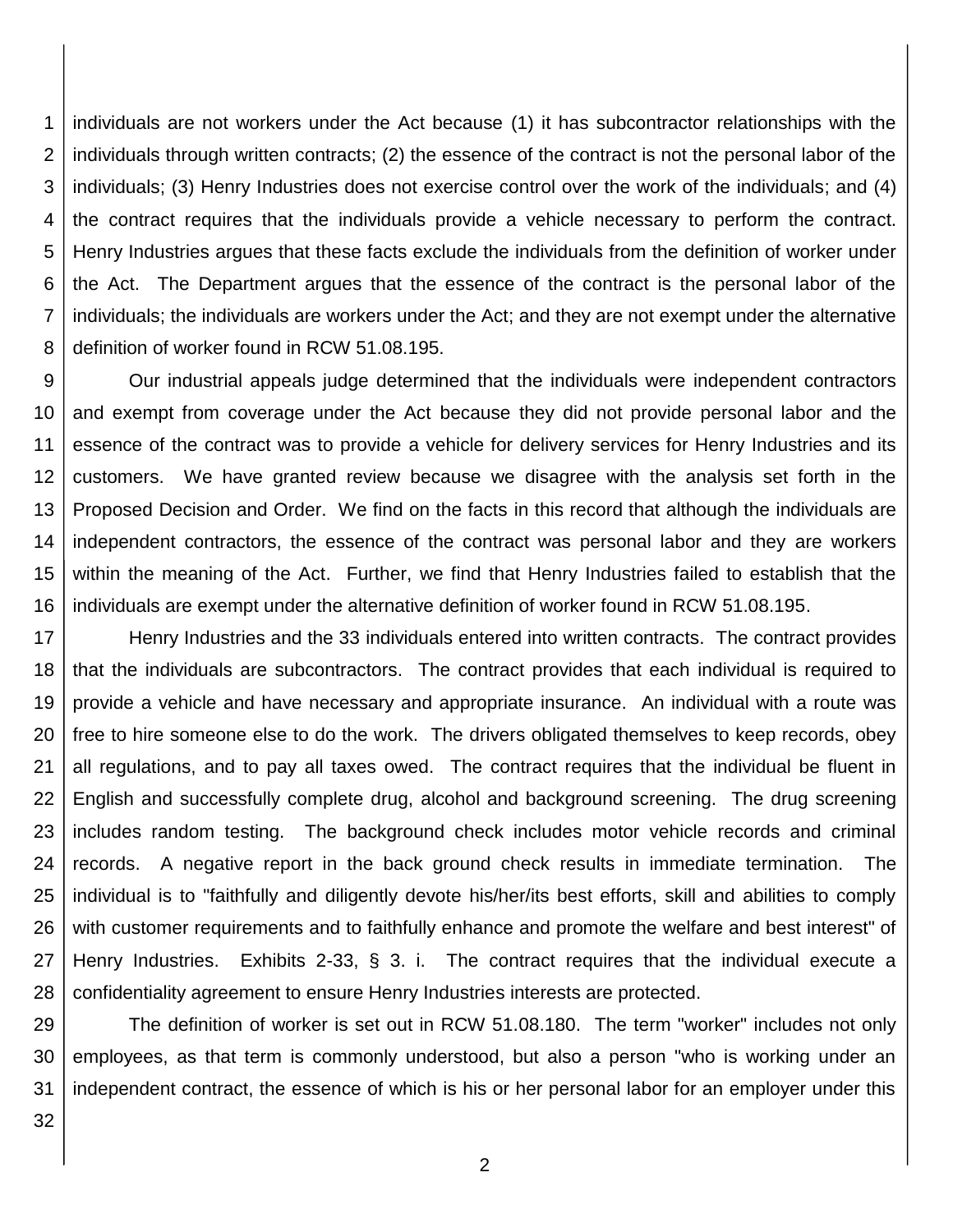1 2 3 4 5 6 7 title . . ." RCW 51.08.070 defines an employer as a person or entity, engaging in any work in this state covered by the provisions of this title, "who contracts with one or more workers, the essence of which is the personal labor of such worker or workers." This statutory construct creates a presumption in favor of mandatory coverage. As a general rule, all employments are covered under the Act unless there are specific exceptions or exemptions from coverage. Further, RCW 51.08.180 and RCW 51.08.070 exclude a person from the definition of a worker or employer who meets the six part test set forth in RCW 51.08.195(1) through (6).

8 9 10 11 12 13 14 The Washington Supreme Court has provided a test for determining whether an independent contractor is a worker with the meaning of RCW 51.08.180. Under this test, an independent contractor is exempt from coverage under the Act when the contractor: (1) must of necessity own or supply machinery or equipment as distinguish from the usual hand tools to perform the contract; or (2) obviously could not perform the contract without assistance; or (3) who of necessity or choice employs others to do all or part of the work contracted to perform. *White v. Department of Labor & Indus*., 48 Wn.2d 470, 474 (1956). We will address each of the three tests set out in *White*.

15 16 17 18 19 20 21 22 23 When viewed in its entirety, the contract between Henry Industries and each individual calls for personal labor. While the contract requires the individual to provide a car for use in the delivery of the drugs, the requirement of the car, although an important part of the contract, is not the primary object of the contract. The contract is specific with respect to selecting the individual. The individual must be fluent in English and must complete drug, alcohol and background screening. The drug screening occurs randomly when required by Henry Industries' clients and performed at Henry Industries' request. The background screening is conducted initially and then annually as authorized by Henry Industries. A negative report in any test results in termination. Additionally, under the contract the individual is required to promote the best interest of Henry Industries.

24 25 26 27 28 29 30 31 The record establishes that the individuals who contracted with Henry Industries to deliver the pharmaceuticals are engaged in a long-term relationship with PharMerica where they would pick up the pharmaceuticals and the various long-term care facilities where they would deliver them. The drivers would enter the PharMerica building to obtain the pharmaceuticals and would make the delivery inside the health care facilities. This would require contact by the delivery drivers with the "customers" on each end of the process. The agreements that Henry Industries had with the individual drivers are open-ended. The testimony of two drivers, Charles Hawley and Keith Parker, indicate that the individual drivers worked for many years for Henry Industries. At the time

32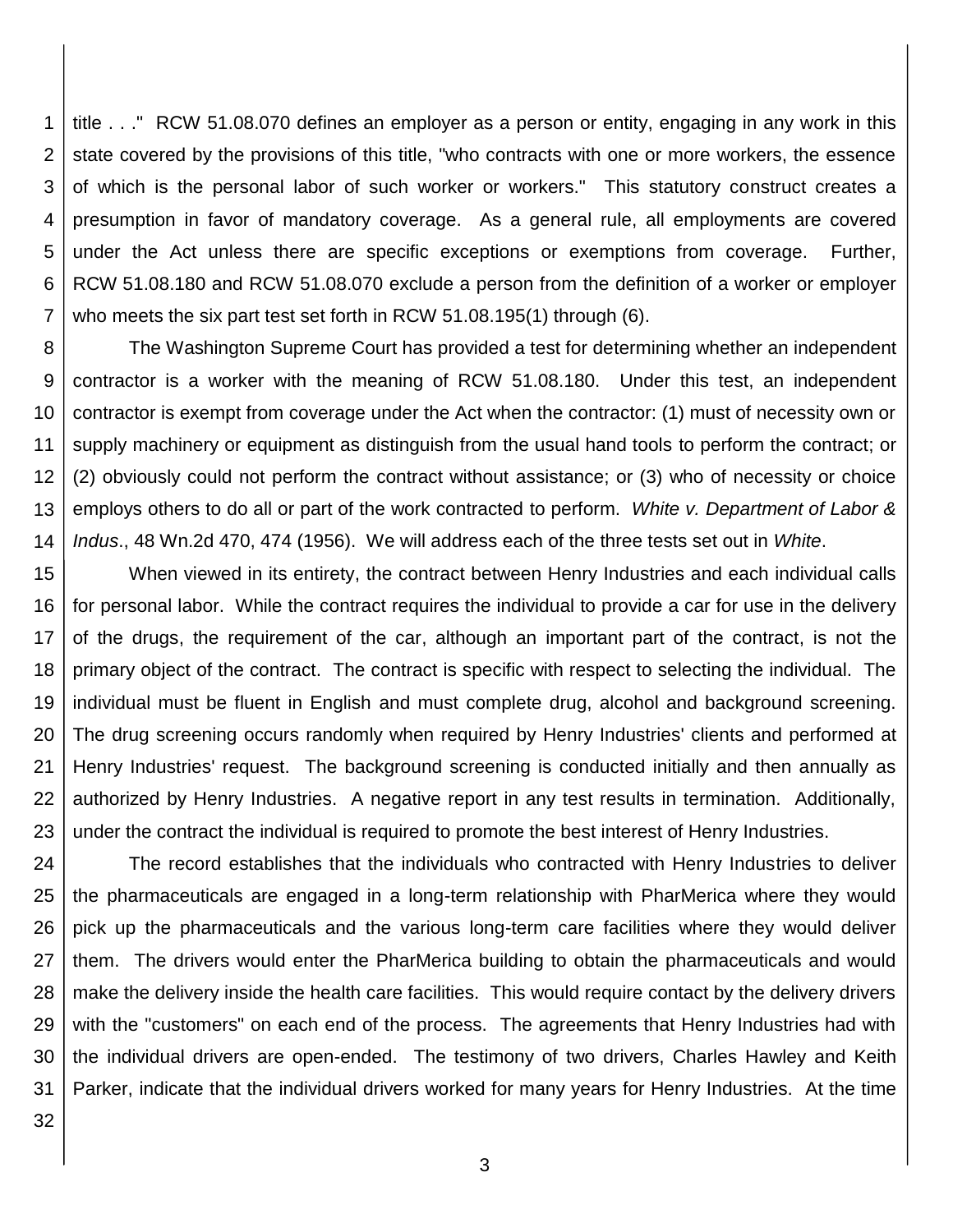1 2 3 4 5 6 7 8 9 10 of his testimony Mr. Hawley had worked for Henry Industries for approximately 2-1/2 years. Mr. Parker began work in 2006 and worked through the audit year of 2010. The relationship between Henry Industries and the individual drivers and the long-term care facilities reflects a long-term personal relationship. This relationship forms an important element of the relationship between Henry Industries and the drivers and is reflected in the requirements the driver must meet in order to work for Henry Industries. The selection process used by Henry Industries as well as its monitoring of the actions of the individuals demonstrates that Henry Industries is hiring the individual based on the individual's personal attributes and will terminate the individual if their personal behavior and performance fails to meet the requirements set by Henry Industries in the contract. Henry Industries exercised control over the individuals under the contract.

11 12 13 14 15 16 17 18 19 20 21 22 While the contract is specific regarding the qualifications and conduct of the individual, the contract is silent on the requirements of the vehicle to be supplied by the individual. The vehicle's size, its ability to carry loads, or any other specification about the vehicle is absent from the contract. Specific to the contract is the requirement that the vehicle used must be able to be locked to provide security for the items carried under the contract. The primary object of the contract is not for the use of any machinery or equipment as contemplated in *White,* the contract is for the personal labor of the individual. Not any person with a car can meet the requirements of the contract. However, once the individual meets the requirements of the contract, any standard car is acceptable for use under the contract so long as it is properly licensed and insured and has locks on the doors. The mere fact that the individual used a vehicle which the individual supplied in the course of performing work does not change the fact that the essence of the contract is personal labor.

23 24 25 26 27 28 29 30 In *Lloyd's of Yakima Floor Center v. Department of Labor & Indus*., 33 Wn. App. 745 (1982), the floor center hired floor and carpet installers to install carpet sold by the center. The installers were required to supply their own tools and equipment, plus a van or vehicle able to transport the carpet and flooring materials to customer locations. The court found that the essence of the agreements between the floor center and the installers was for their personal labor. The van or motor vehicle for transportation was not specialized equipment contemplated by *White*. *Lloyd's* at 751. We find on the facts in this record that the individuals hired by Henry industries fail to meet the exclusion from coverage under the first *White* test.

- 31
- 32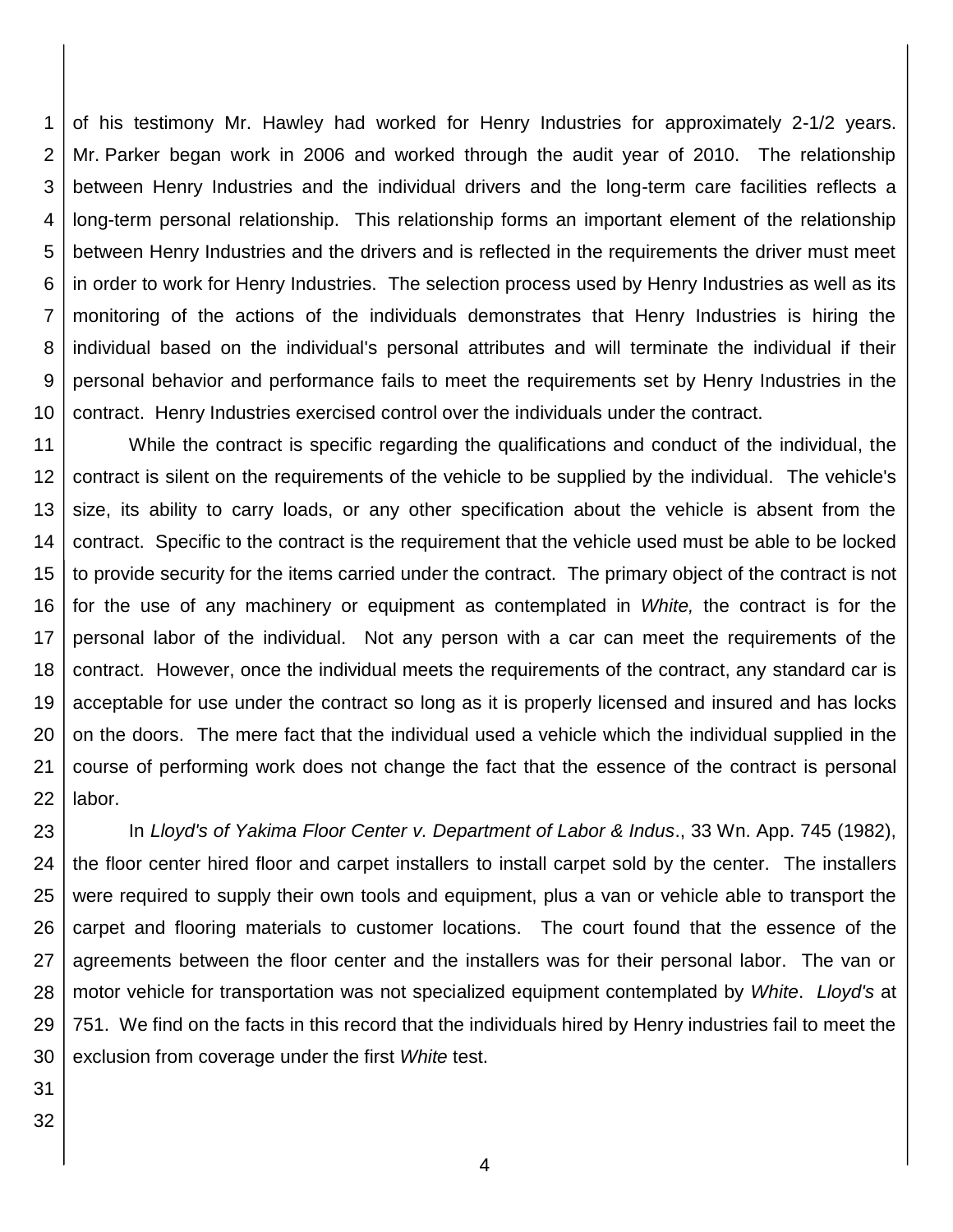1 2 Henry Industries has also failed to prove that the individuals met either of the remaining two tests set forth in *White*. There is no evidence delivering totes of pharmaceuticals required the work of helpers. The individuals are not excluded under the second *White* test.

3

4 5 6 7 8 9 10 11 12 The testimony of the two drivers who worked for Henry Industries in 2010, fails to establish that the drivers employed others to perform the labor under the contract. Charles Hawley stated that he never hired anybody to do the work for Henry Industries. Keith Parker's testimony on this issue is not clear whether he hired others to perform the delivery services. Mr. Parker testified that he was required to make sure the delivery gets done and that if he is not available he finds someone to handle the route. But Mr. Parker also testified on cross examination that he has never had any employees. We are not persuaded by Mr. Parker's testimony that he in fact hired others to perform the work required by the contract. The individuals are not excluded as workers under the third *White* test.

13 14 15 16 17 The dissent argues that a recent Board decision *In re Yellow Book Sales & Distribution Company, Inc.*, Dckt. No. 10 11146 (March 30, 2011) on similar facts reaches a different conclusion and should be followed. The dissent notes that our decision in *Yellow Book* determined that delivery drivers in that decision were independent contractors and the essence of the contract was not personal service and therefore they were not covered workers.

18 19 20 21 22 23 In *Yellow Book*, we adopted the Proposed Decision and Order issued by our industrial appeals judge. In doing so we adopted the Findings of Fact and Conclusions of Law contained in the Proposed Decision and Order. *In re Yellow Book Sales & Distribution Company, Inc.*, Dckt. No. 10 11146 (Proposed Decision and Order, December 17, 2010). The facts set out in the *Yellow Book* Proposed Decision and Order that provided the basis for our Decision and Order in *Yellow Book* are substantially different from the facts of this appeal.

24 25 26 27 28 29 30 31 In *Yellow Book*, the firm contracted once a year with distributors to deliver phone books to residential addresses. These deliveries were in rural settings as well as in urban settings. The delivery was done on designated routes and was to be completed in a three-day period for each route. The delivery was a one-time event and the delivery person had no contact with the occupants of the residence and the firm did not care who actually delivered the books. In *Yellow Book*, the essence of the contract was not any individual's personal labor. It was clear on the facts that given the number of books to be delivered and the short time frame the contract required for the delivery, the same individual with the contract would have extreme difficulty delivering the books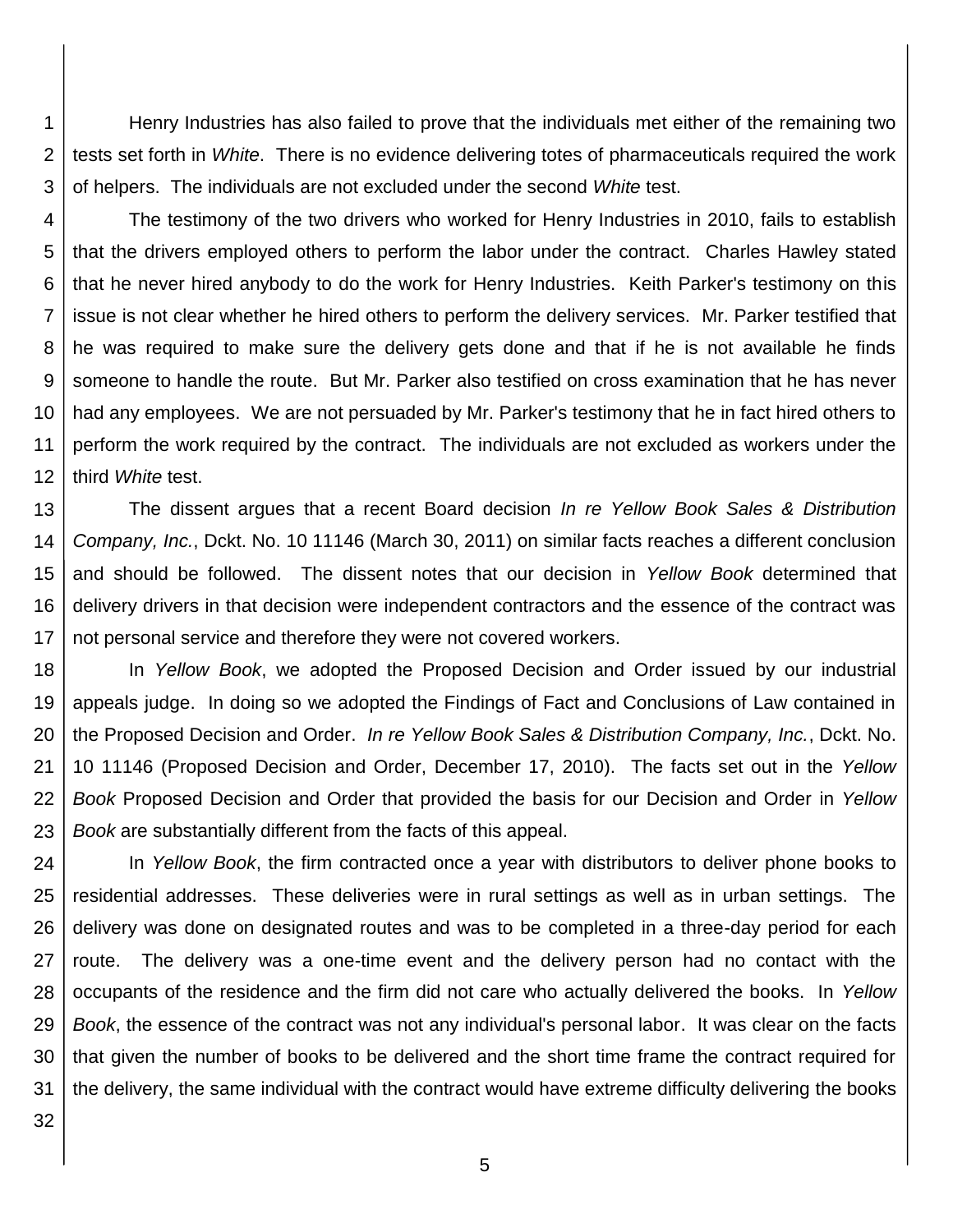1 2 3 4 5 6 without the help of others and elevates the contract to more than just the personal labor of the delivery person. Additionally, the firm owner specifically stated that the firm did not care who made the actual delivery. This is in sharp contrast to the screening and control exerted by Henry Industries over the hiring and monitoring of the drivers delivering the pharmaceuticals. The facts in *Yellow Book* are substantially different facts than presented in this appeal and result in a different decision.

7 8 9 RCW 51.08.195 provides an alternate definition of employer and worker and creates an exception from mandatory coverage under the Act. The statue excludes certain individuals from coverage if all six of the specified elements are met. RCW 51.08.195 provides:

10 11 As an exception to the definition of "employer" under RCW 51.08.070 and the definition of "worker" under RCW 51.08.180, services performed by an individual for remuneration shall not constitute employment subject to this title if it is shown that:

> (1) The individual has been and will continue to be free from control or direction over the performance of the service, both under the contract of service and in fact; and

15 16 17 18 (2) The service is either outside the usual course of business for which the service is performed, or the service is performed outside all of the places of business of the enterprise for which the service is performed, or the individual is responsible, both under the contract and in fact, for the costs of the principal place of business from which the service is performed; and

12

13

14

23

24

25

26

27

28

29 30

31

32

19 20 21 22 (3) The individual is customarily engaged in an independently established trade, occupation, profession, or business, of the same nature as that involved in the contract of service, or the individual has a principal place of business for the business the individual is conducting that is eligible for a business deduction for federal income tax purposes; and

> (4) On the effective date of the contract of service, the individual is responsible for filing at the next applicable filing period, both under the contract of service and in fact, a schedule of expenses with the internal revenue service for the type of business the individual is conducting; and

(5) On the effective date of the contract of service, or within a reasonable period after the effective date of the contract, the individual has established an account with the department of revenue, and other state agencies as required by the particular case, for the business the individual is conducting for the payment of all state taxes normally paid by employers and businesses and has registered for and received a unified business identifier number from the state of Washington; and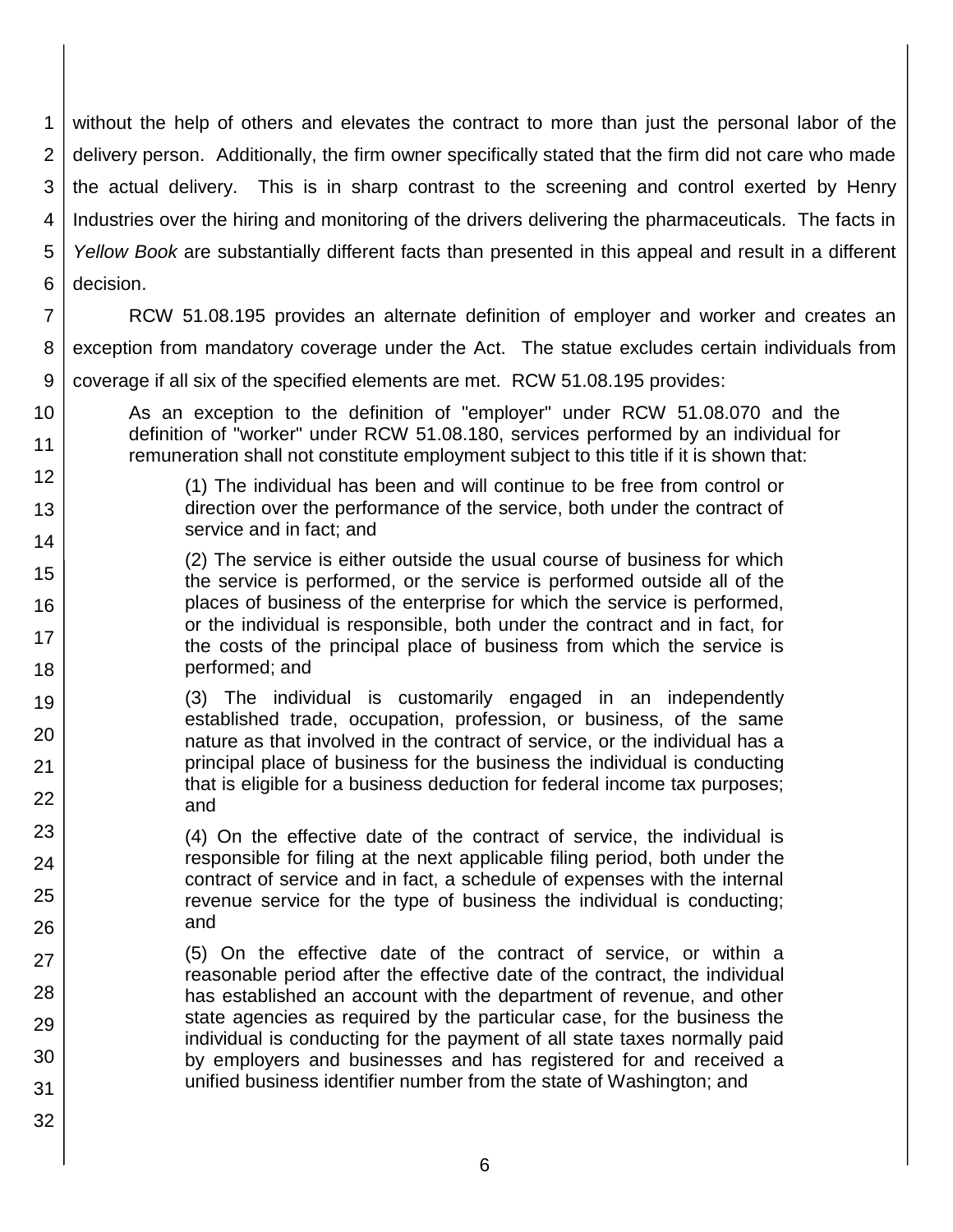(6) On the effective date of the contract of service, the individual is maintaining a separate set of books or records that reflect all items of income and expenses of the business which the individual is conducting.

Henry Industries must prove all 6 elements of RCW 51.08.195 to establish that its drivers are exempt from mandatory coverage. Our industrial appeals judge, having found that the individuals were excluded as workers under the *White* test, did not address the application of RCW 51.08.195. We have reviewed the record and find that Henry Industries has failed to present evidence to establish that any of the individuals met all the requirements set out in RCW 51.08.195.

The two individuals with contracts in 2010 that presented testimony, Mr. Hawley and Mr. Parker provided very little information regarding their activities relevant to the six elements of RCW 51.08.195. Mr. Haley testified that he has a Unified Business Identifier (UBI) number, but he failed to provide it. He stated he has no account with the Department of Labor and Industries. He stated that he has an Employer Identification number (EIN), but he failed to provide it. He stated that he has not worked for other employers than Henry Industries. He has never hired others to do the work under the contract. We are not persuaded that Mr. Hawley has an EIN or a UBI number. If he does, the persuasive evidence would be the numbers and not Mr. Hawley's bald assertion that they exist. But even if we were persuaded that Mr. Hawley had both and EIN and a UBI number without substantially more information this fact is insufficient to establish any of the requirements of RCW 51.08.195. Mr. Hawley is not excluded from coverage under the alternative definition of worker under RCW 51.08.195.

Mr. Parker, the second individual with a contract in 2010 that testified, stated that he did not have a UBI number or business license in 2010. He was not registered with the Department of Revenue and did not have an account with the Department of Labor and Industries. He also stated that he did not provide services to any other entity in 2010, only Henry Industries. This evidence fails to establish any of the requirements of RCW 51.08.195. Mr. Parker is not excluded from coverage under the alternative definition of worker under RCW 51.08.195. We agree with the Department of Labor and Industries that the 33 individuals holding contracts with Henry Industries in the first, second, third and fourth quarters of 2010 were workers under the Act.

Henry Industries failed to make reports as required and is therefore subject to the penalty provisions of RCW 51.48.030. When reports are not filed as required, the Department has the authority to estimate the amount of unpaid premiums. RCW 51.16.155. The estimate must have some reasonable basis in fact*. In re NAO Enterprises*, BIIA Dec., 89 1832 (1990).

1

2

3

4

5

6

7

8

9

10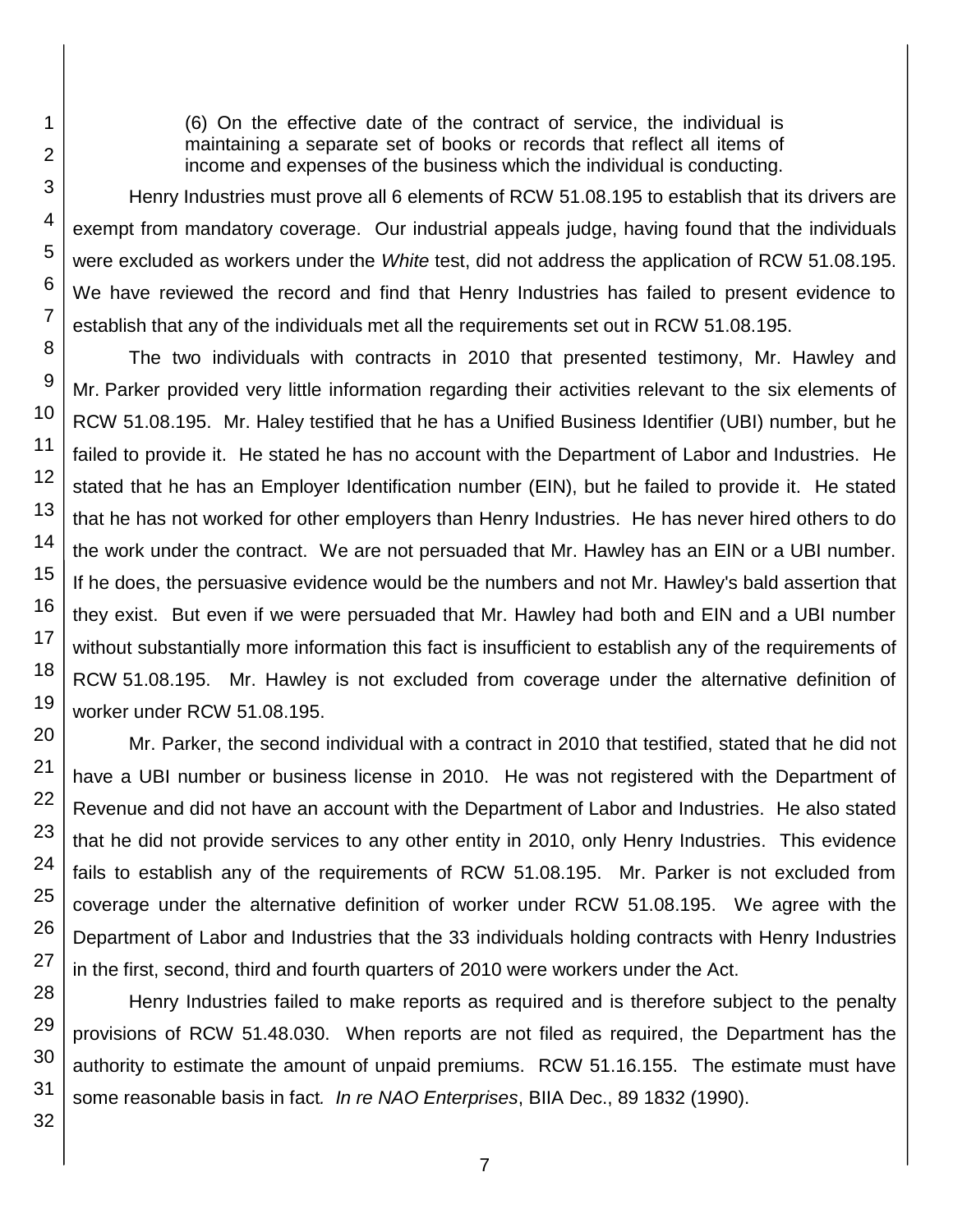1 2 3 4 5 6 The Department knew how much each driver had been paid through tax records compiled by Henry Industries. The amount a driver was paid, divided by the state average wage for the type of work performed, gives a reasonable estimate of the hours worked. Hours worked multiplied by the premium rate produces a reasonable estimate of the unpaid premiums. This is the method the Department used for the audit period, calendar year 2010. The Department's estimate had a reasonable basis in fact and conforms to the requirements of *NAO Enterprises*.

7 8 9 In addition to unpaid premiums, Henry Industries was assessed fines, penalties, and interest for failing to keep records, make quarterly reports, and to pay premiums when due. The fines, penalties, and interest assessed by the Department are reasonable.

The Department order dated January 10, 2013, is correct and is affirmed.

## **FINDINGS OF FACT**

- 1. On April 8, 2013, an industrial appeals judge certified that the parties agreed to include the Jurisdictional History in the Board record solely for jurisdictional purposes.
	- 2. Henry Industries, Inc., provides warehouse, logistic, and courier services in Washington State.
	- 3. During the first, second, third and fourth quarters of 2010, Henry Industries, Inc., contracted with PharMerica to deliver pharmaceutical products to locations specified by PharMerica.
	- 4. During the first, second, third and fourth quarters of 2010, Henry Industries, Inc., contracted with 33 individuals to deliver pharmaceutical products to locations specified by PharMerica.
	- 5. During the first, second, third and fourth quarters of 2010 the individuals were working under independent contracts, the essence of which was their personal labor.
	- 6. During the first, second, third and fourth quarters of 2010 the individuals employed by Henry Industries under independent contracts were not free from the firm's control or direction over the performances of their services.
	- 7. The firm, Henry Industries, Inc., failed to establish that during the first, second, third and fourth quarters of 2010 the individuals employed by Henry Industries under independent contracts provided service outside the usual course of the firm's business, or performed services outside all of the places of business of the firm's enterprise, and were responsible for the cost of the principal place of business for which the service was performed.
- 30 31

10

11 12

13

14

15

16

17

18

19

20

21

22

23

24

25

26

27

28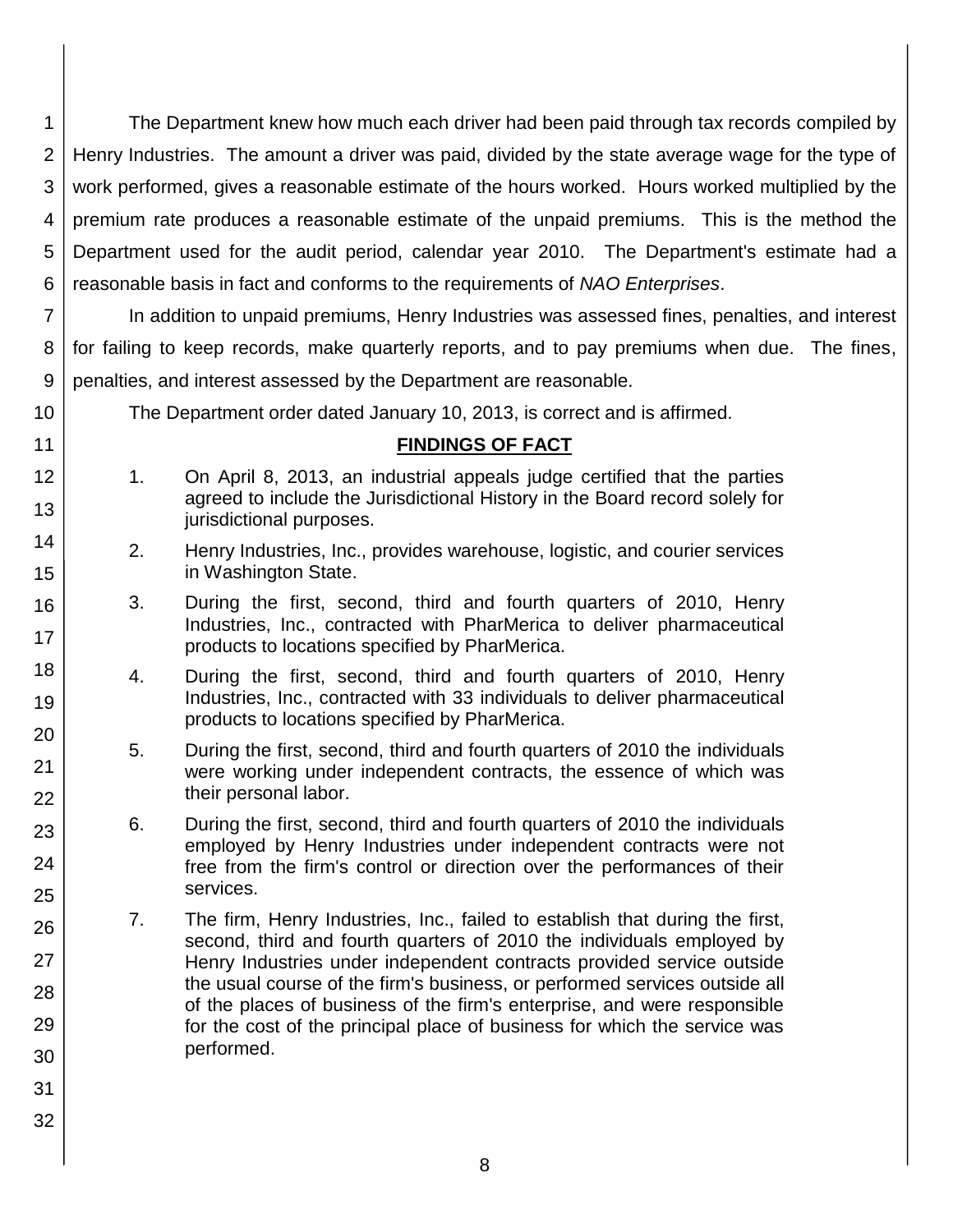- 8. The firm, Henry Industries, Inc., failed to establish that during the first, second, third, and fourth quarters of 2010, the individuals employed by the firm under independent contracts were customarily engaged in independently established trade, occupation, profession or business, of the same nature as that involved in the contract of service.
	- 9. The firm, Henry Industries, Inc., failed to establish that during the first, second, third, and fourth quarters of 2010, the individuals employed by the firm under independent contracts were responsible for filing at the next applicable filing period, both under the contract of service and in fact, a schedule of expenses with the internal Revenue Service for the type of business the individual was conducting.
- 10. The firm, Henry Industries, Inc., failed to establish that during the first, second, third, and fourth quarters of 2010, the individuals employed by the firm under independent contracts had established accounts with the Department of Revenue, and other state agencies as required by the particular case; for the business the individual was conducting for the payment of all state taxes normally paid by employers and businesses; and had registered for and received a uniform business identifier number from the state of Washington.
- 11. The firm, Henry Industries, Inc., failed to establish that during the first, second, third, and fourth quarters of 2010, the individuals employed by the firm under independent contracts were maintaining a separate set of books or records that reflected all items of income and expenses of the business, which the individual was conducting.
- 12. The 33 individuals working for Henry Industries, Inc., during the first, second, third and fourth quarters of 2010 were workers and subject to mandatory coverage under the Industrial Insurance Act.
- 13. During the first, second, third and fourth quarters of 2010 Henry Industries, Inc., failed to maintain records of the 33 individual workers.
- 14. Henry Industries, Inc., failed to produce records of the 33 individuals work when requested by the Department of Labor and Industries.
- 15. The penalties assessed by the Department are reasonable.

## **CONCLUSIONS OF LAW**

- 1. The Board of Industrial Insurance Appeals has jurisdiction over the parties and the subject matter of this appeal.
- 2. The 33 individuals working for Henry Industries, Inc., in the first, second, third and fourth quarters of 2010, were workers as contemplated by RCW 51.08.180 and RCW 51.08.195.

1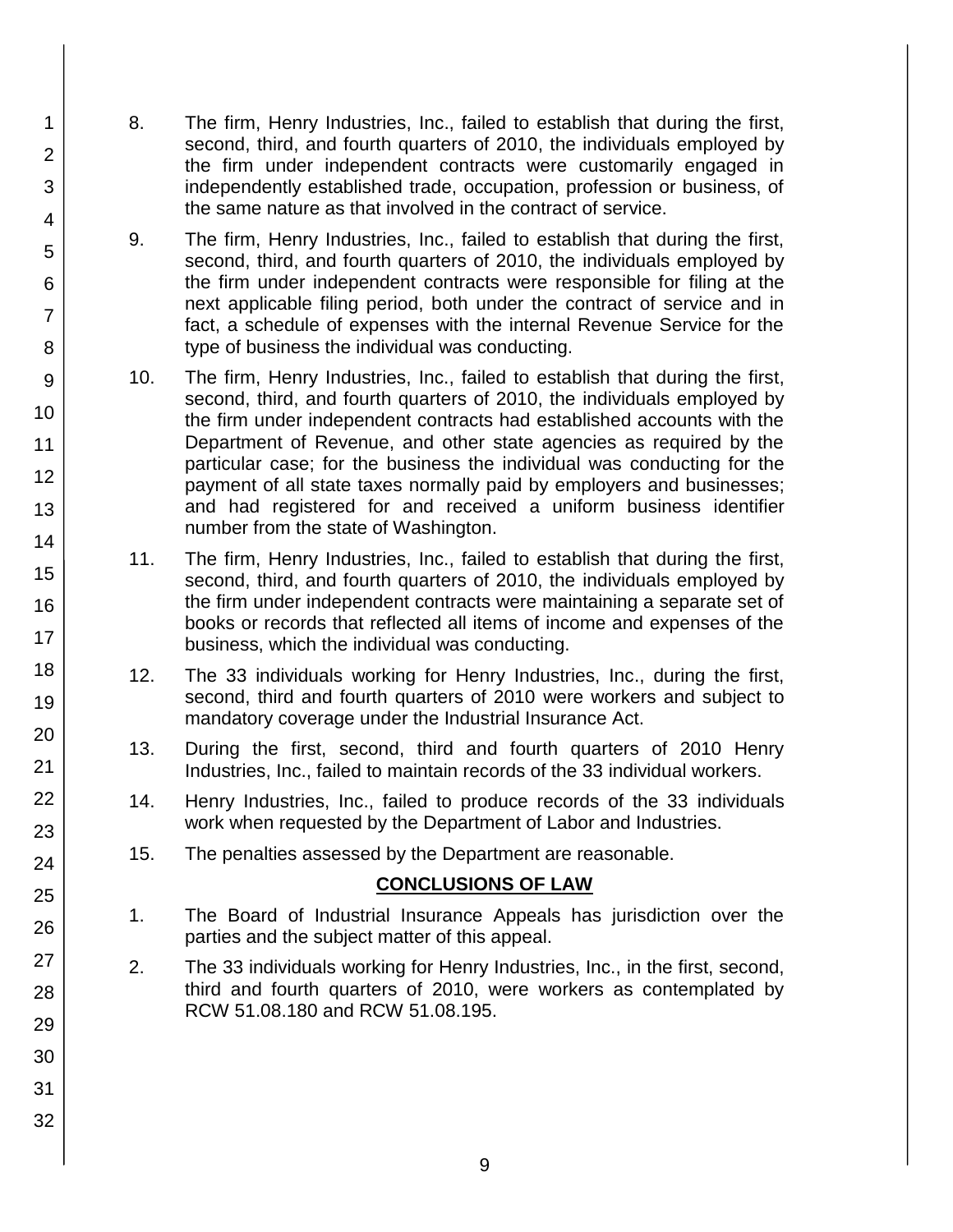3. The Department order dated January 10, 2013, is correct and is affirmed.

Dated: April 4, 2014.

#### BOARD OF INDUSTRIAL INSURANCE APPEALS

/s/\_\_\_\_\_\_\_\_\_\_\_\_\_\_\_\_\_\_\_\_\_\_\_\_\_\_\_\_\_\_\_\_\_\_\_\_\_ DAVID E. THREEDY Chairperson

/s/\_\_\_\_\_\_\_\_\_\_\_\_\_\_\_\_\_\_\_\_\_\_\_\_\_\_\_\_\_\_\_\_\_\_\_\_\_ FRANK E. FENNERTY, JR. Member

#### **DISSENT**

Because the majority concludes that the delivery drivers under an independent contract with Henry Industries are workers under the Industrial Insurance Act and reaches this conclusion by disregarding the obvious nature of the contract, I must dissent. The contract between Henry Industries and the delivery drivers requires the use of equipment without which the contract cannot be performed. The essence of the contract is the delivery of the pharmaceuticals which clearly requires the use of specialized equipment, an automobile. While an automobile may be used in the course of employment and may not always satisfy the requirement of specialized equipment under the *White* test, here the requirement of the car clearly does. In a recent Board decision *In re Yellow Book Sales & Distribution Company, Inc.,* Dckt. No. 10 11146 (March 30, 2011), the Board addressed a similar issue. In the *Yellow Book* appeal, the contract called for the delivery of phone books to individual residences. The Board adopted the findings of the Proposed Decision and Order and issued a Decision and Order. The findings of the Board included a finding that the independent contractor who agreed to delivery of the telephone books "of necessity had to own or supply machinery in the form of a car, pickup or other motorized machine in order to accomplish their delivery." The Board's finding in the *Yellow Book* appeal was correct and should be followed in this appeal. The delivery drivers under contract with Henry Industries "of necessity had to own or supply machinery in the form of a car in order to accomplish their delivery." On this record, I would find that the drivers were independent contractors; the essence of the contract was not personal